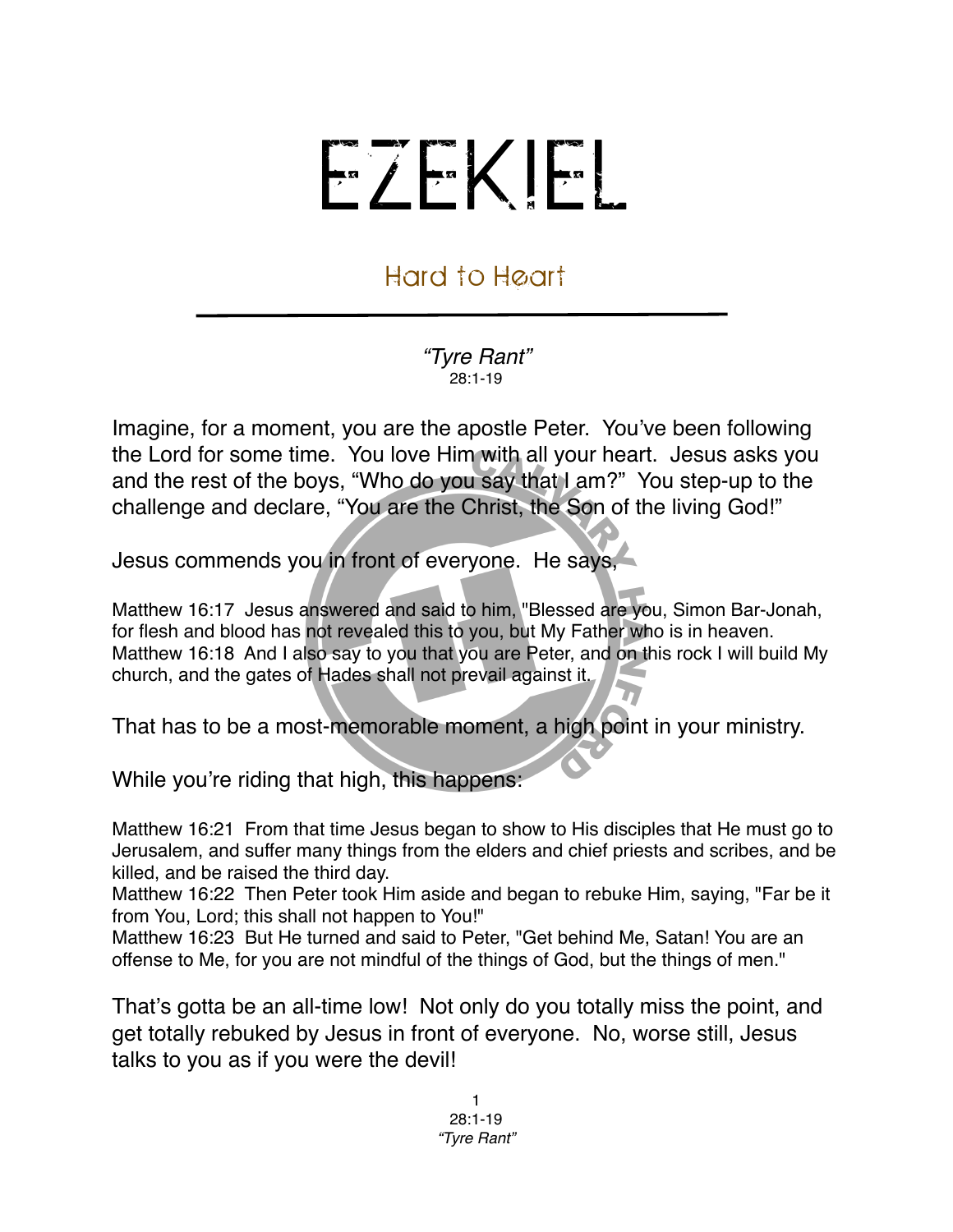We don't for a moment think that Peter was the devil. We don't even think he was possessed by the devil. We understand the encounter to teach that Peter was being influenced by the devil. He was saying something that would be devil-like.

Something just like that is going to happen in our text in Ezekiel.

- In verses one through ten God announces His judgment upon the ruler of Tyre.
- In verses eleven through nineteen God seems to be talking to Satan even though He's still addressing the ruler of Tyre.

God was addressing a man, the ruler of Tyre, the whole time. But in the later verses He was revealing the motivation behind the man. It was Satan.

This simple comparison with Jesus' remarks to Peter help us avoid a whole bunch of weird interpretations of this passage. Trust me - there are a lot of them. It's the ruler of Tyre, behind whom was the devil.

Remember, too, in the Book of Daniel we learn that there can be satanic powers behind the rulers of the nations of the earth. We read there about a demon who was "the prince of the kingdom of Persia" who withstood Gabriel until Michael the Archangel came to fight with him.

Ezekiel 28:1 The word of the Lord came to me again, saying,

This phrase will repeat in verse eleven when God begins to address the one behind the ruler of Tyre.

Ezekiel 28:2 "Son of man, say to the prince of Tyre, 'Thus says the Lord God: "Because your heart is lifted up, And you say, 'I am a god, I sit in the seat of gods, In the midst of the seas,' Yet you are a man, and not a god, Though you set your heart as the heart of a god

The "prince," or ruler, of Tyre at this time in history was a guy named Ithobul II. Did he really think he was "a god?"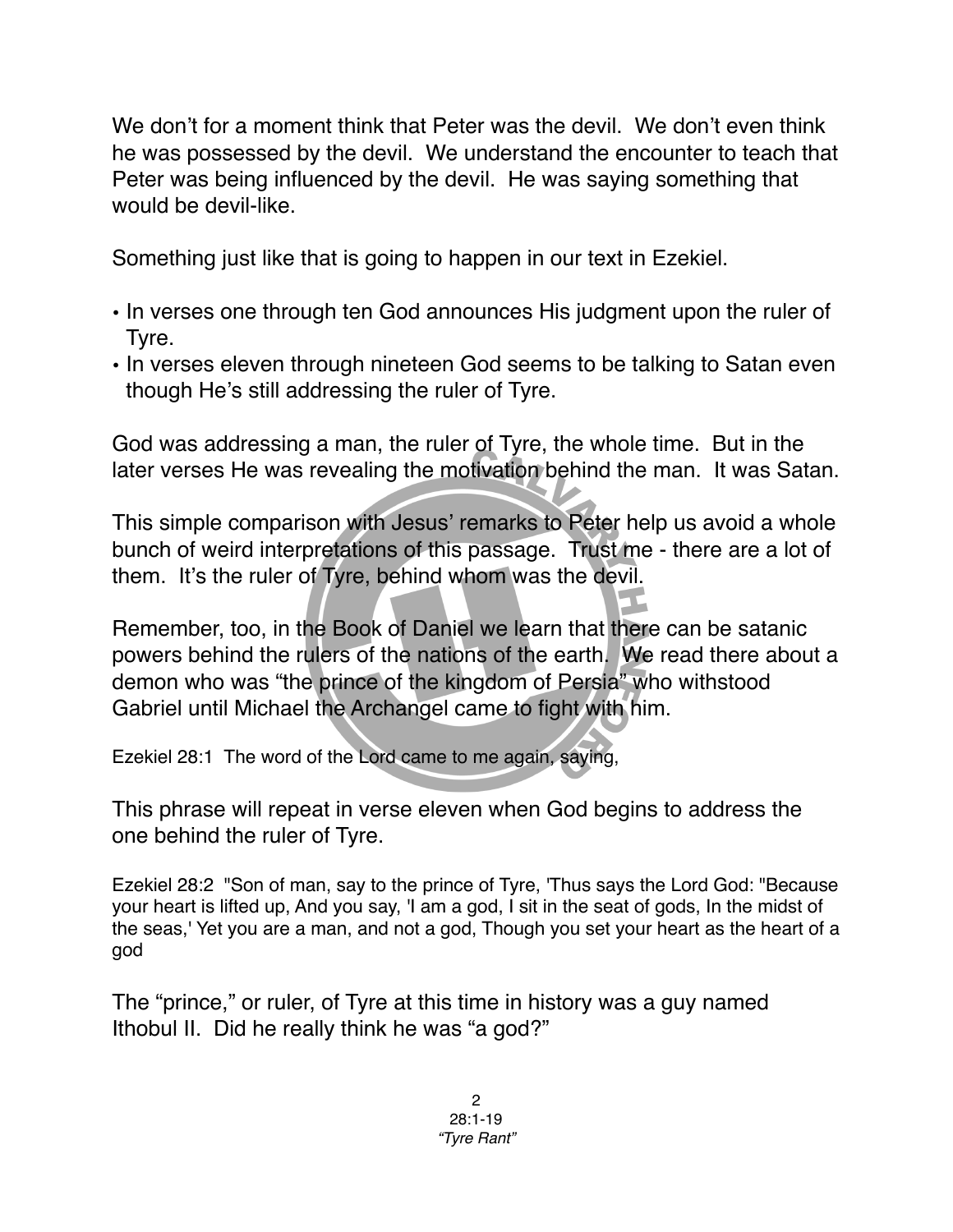Probably it was similar to what Nebuchadnezzar, ruler of Babylon, thought. In chapter four of Daniel we read about his assessment of himself as a world ruler.

Daniel 4:30 The king spoke, saying, "Is not this great Babylon, that I have built for a royal dwelling by my mighty power and for the honor of my majesty?"

Right then God smote him and he was driven out into the fields to live as a beast for seven years!

Ithobul II thought like that about the empire of Tyre. He was on top of the world, untouchable it seemed. In a figurative sense, he was a god among men. But still with a little ʻg' and about to be humbled.

Ezekiel 28:3 (Behold, you are wiser than Daniel! There is no secret that can be hidden from you!

First of all, note the fame of Daniel. He had been in Nebuchadnezzar's court for about twenty-five years at this point in history. His wisdom was legendary. He interpreted dreams before even being told their content!

Do you understand that your wisdom exceeds that of Daniel? You and I have the completed Bible and are permanently indwelt by God the Holy Spirit. Daniel would have loved those advantages!

Verse three may be sarcasm. I rather see it as a saying that the Tyrians applied to Ithobul II, to puff him up all the more.

Here's a thought. Daniel chapter four, the episode where Nebuchadnezzar goes mad, is really a tract he wrote that gives his testimony of coming to Christ in which Daniel and his wisdom played a prominent role. It's something he published throughout the known world. Now I don't know all the timing of his conversion and his invasion of Tyre, but it might be possible that Ithobul II had read it and rejected it. Thus this phrase, "wiser than Daniel," might be his slam against Nebuchadnezzar and his so-called conversion to the God of Daniel.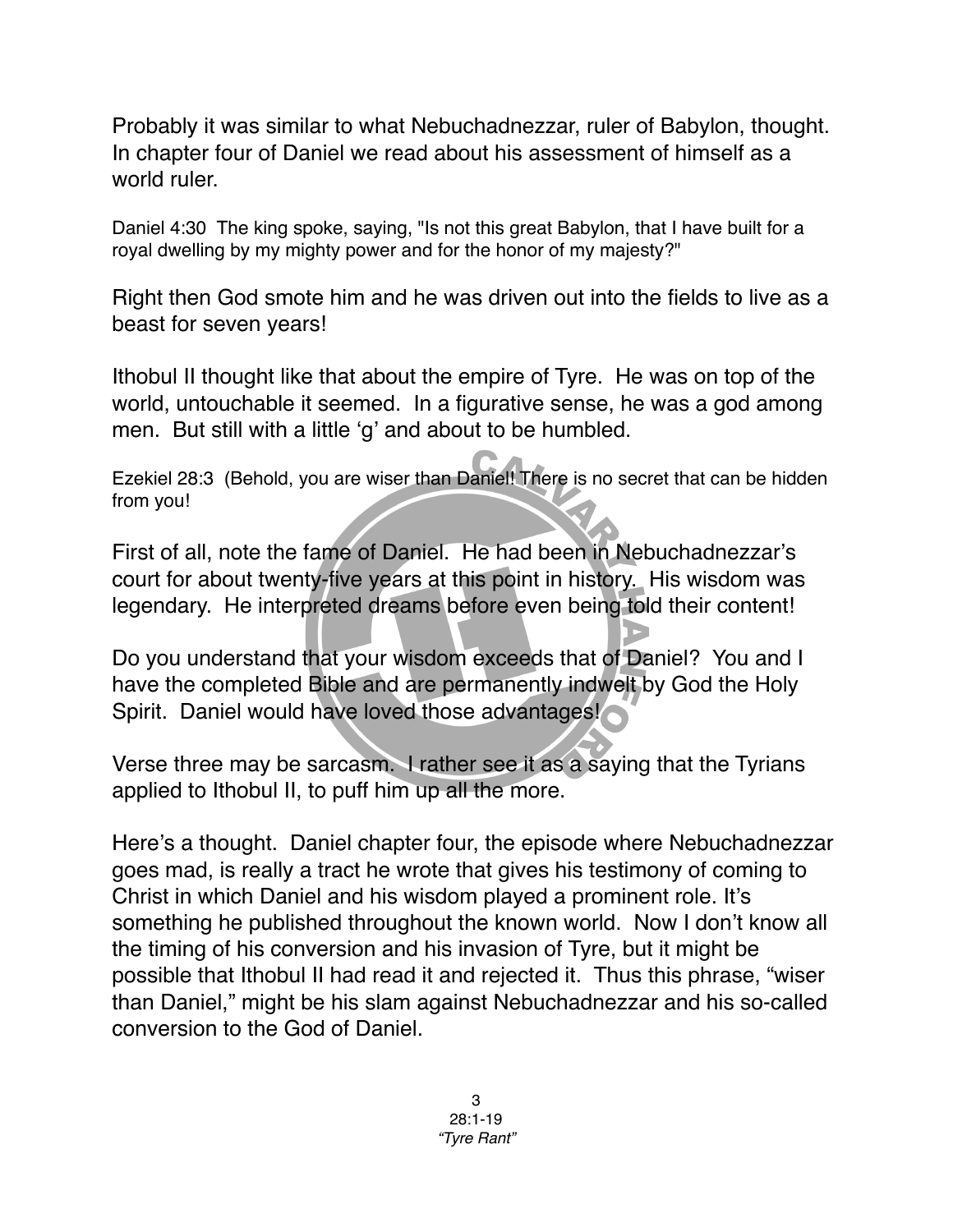Just a thought requiring more research.

Ezekiel 28:4 With your wisdom and your understanding You have gained riches for yourself, And gathered gold and silver into your treasuries;

Ezekiel 28:5 By your great wisdom in trade you have increased your riches, And your heart is lifted up because of your riches),"

It's clear that Ithobul was quite wise in the ways of the world. He was a commercial genius. He was Bill Gates and Steve Jobs rolled into one as far as his understanding of commerce.

But what would it do him to gain the whole world only to lose his soul? If you want to respect someone, make sure they are a believer who is building for God - a life, a family, a church.

Ezekiel 28:6 'Therefore thus says the Lord God: "Because you have set your heart as the heart of a god,

Ezekiel 28:7 Behold, therefore, I will bring strangers against you, The most terrible of the nations; And they shall draw their swords against the beauty of your wisdom, And defile your splendor.

Ezekiel 28:8 They shall throw you down into the Pit, And you shall die the death of the slain In the midst of the seas.

Ezekiel 28:9 "Will you still say before him who slays you, 'I am a god'? But you shall be a man, and not a god, In the hand of him who slays you.

George Reeves was the actor who portrayed Superman in the 1950's TV series I used to watch as a kid. He died at age 45 of a gunshot wound. Some say it was accidental. Some say it was murder. Some say it was suicide.

For years I believed the crazy story my brothers told me. They said he started to believe he really was Superman and jumped out of a high-rise window only to find he really couldn't fly!

Ithobul would find out he was no god when a man would kill him!

Ezekiel 28:10 You shall die the death of the uncircumcised By the hand of aliens; For I have spoken," says the Lord God.' "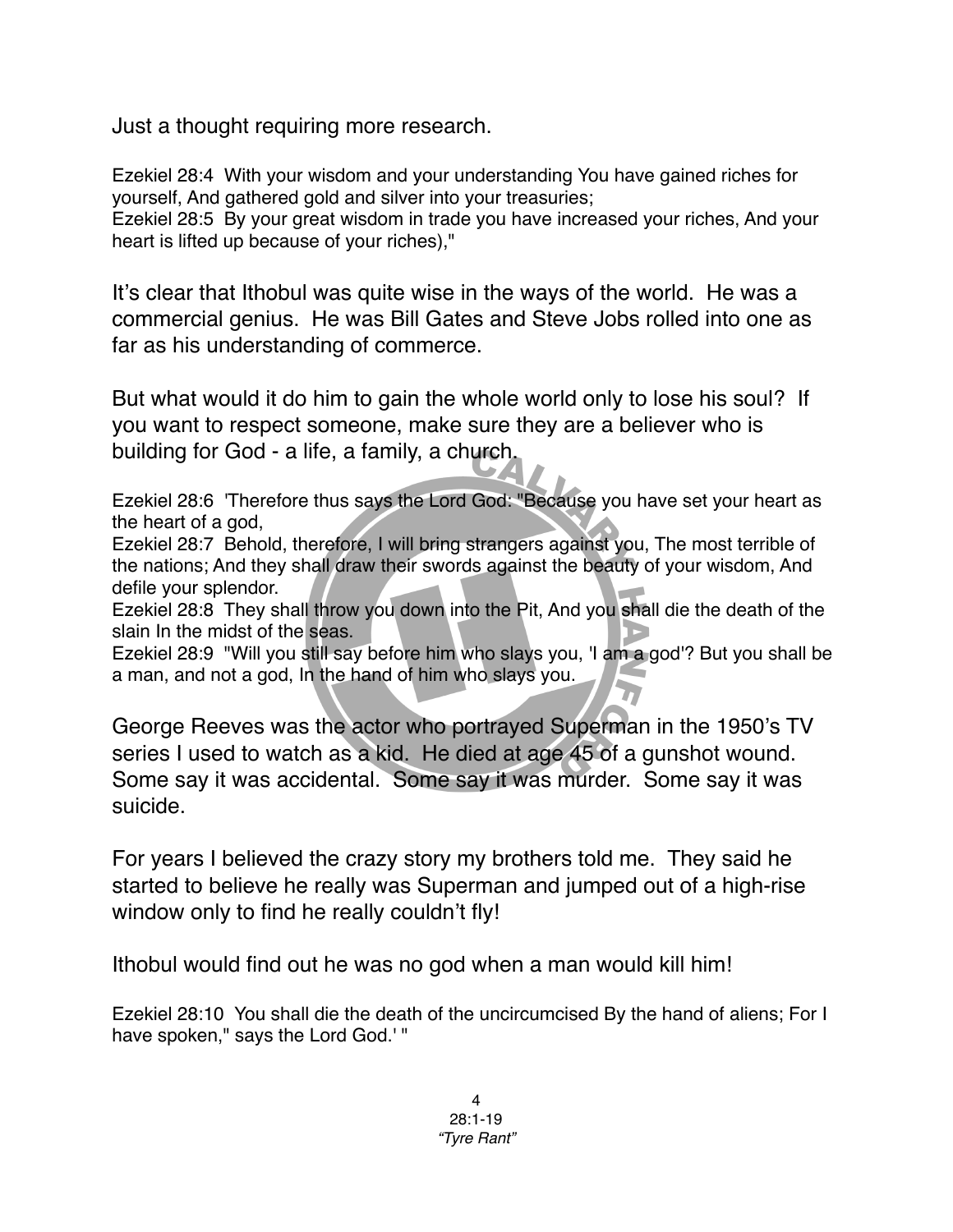It means he would die unconverted, die in his sins, die eternally separated from God. He'd wait in the "pit," in Hades, where he's still waiting, for the resurrection of the damned, the second death, to be thrown alive into the Lake of Fire.

There is no Superman. Nor is there going to be a super-man, the so-called Ubermanche of German philosopher Neitzsche. His thought was that we could become more than we are, more than merely human.

There is the God-man, Jesus Christ, by whom mere men can be saved. In Him we become fully human. We will eventually have the glorified bodies of the resurrection.

God begins to address Ithobul as if he were Satan.

Ezekiel 28:11 Moreover the word of the Lord came to me, saying, Ezekiel 28:12 "Son of man, take up a lamentation for the king of Tyre...

It's no big deal that he called him "prince" earlier but now addresses him as "king." It can be shown in the Bible, especially in the book of First Samuel, that the two terms were used interchangeably of the ruler.

Ezekiel 28:12 "Son of man, take up a lamentation for the king of Tyre, and say to him, 'Thus says the Lord God: "You were the seal of perfection, Full of wisdom and perfect in beauty.

Ezekiel 28:13 You were in Eden, the garden of God; Every precious stone was your covering: The sardius, topaz, and diamond, Beryl, onyx, and jasper, Sapphire, turquoise, and emerald with gold. The workmanship of your timbrels and pipes Was prepared for you on the day you were created.

Ezekiel 28:14 "You were the anointed cherub who covers; I established you; You were on the holy mountain of God; You walked back and forth in the midst of fiery stones. Ezekiel 28:15 You were perfect in your ways from the day you were created, Till iniquity was found in you.

This is easy-peesey, I think.

• The person being addressed is a "cherub." That's a class of angelic beings.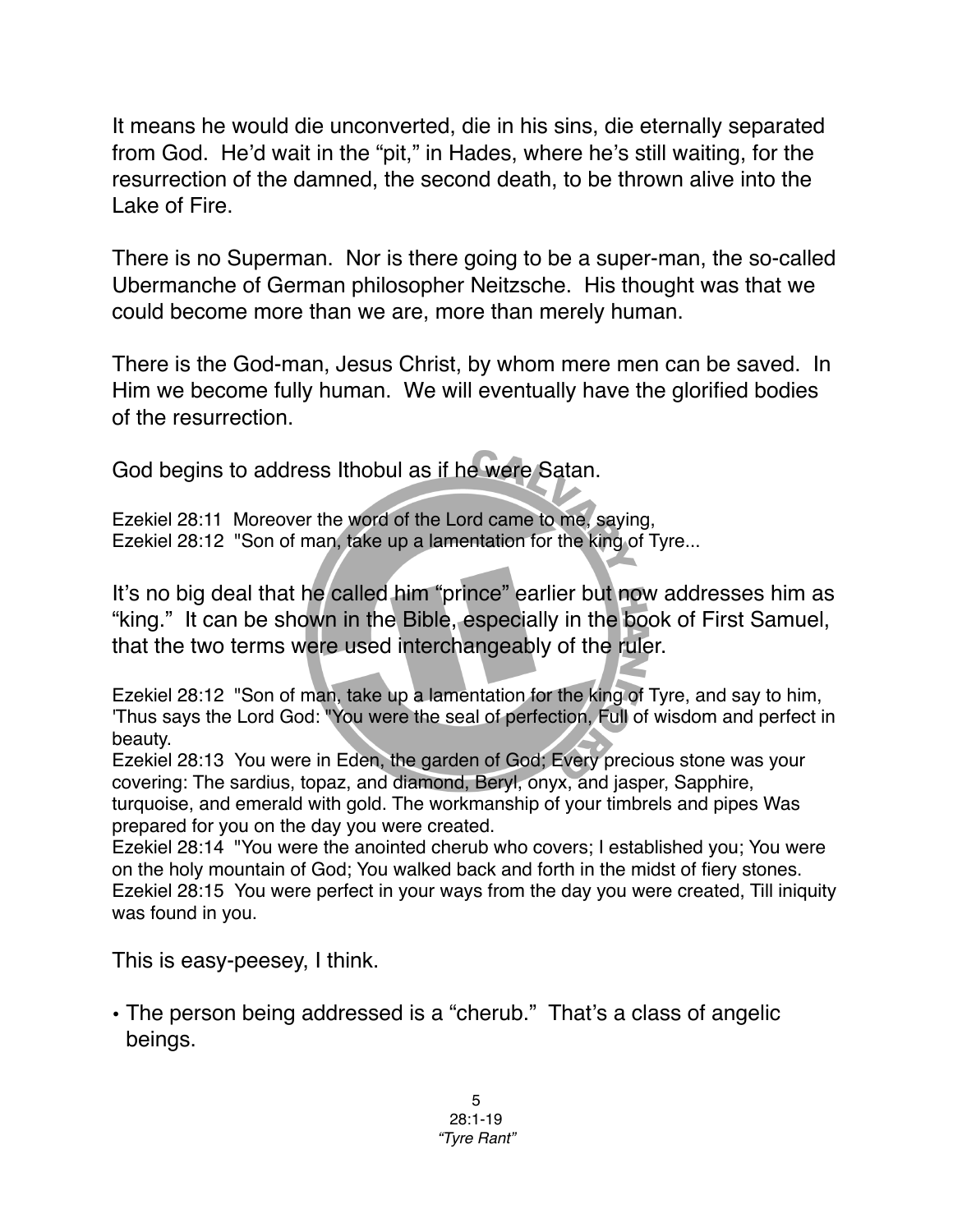• This particular cherub was "in Eden." Who is the only angel we read about in Eden? It's Lucifer, Satan, the serpent, the devil.

We learn a few things about the devil:

- He was, and still is, "full of... beauty." I don't think he looks like the guy on the fireworks stands!
- He was "created." He is in no way an equal with God, with the Creator. It's not like the Force, or the yin & yang, good versus evil.
- "Timbrels and pipes" describe some sort of musical ability. Lucifer is thus said by many to have been a worship leader, maybe THE worship leader.
- He was in the very presence of God. According to Job he still has access to God's throne.
- It's possible to identify the "fiery stones" with a fiery wall around the Throne of God in Heaven. If that's the case, Lucifer was an inner-circle angel.

But "iniquity was found" in him. The sin that corrupted Satan was selfgenerated. Created blameless, his sin was pride (according to First Timothy 3:6).

Satan was a created angel who fell. The angels were created before the earth (Job 38). Satan fell before he tempted Adam and Eve in the Garden. Satan's fall, therefore, must have occurred somewhere after the time the angels were created and before he tempted Adam and Eve in the Garden of Eden. More than that we cannot say.

Did one third of the angels rebel with him? It seems so.

- We are told in Hebrews 12:22 that one third of an "innumerable company of angels chose to rebel with him.
- The apostle John saw this great wonder in heaven, "…an enormous red dragon… His tail swept a third of the stars out of the sky and flung them to the earth…the great dragon was hurled down - that ancient serpent called the devil, or Satan, who leads the whole world astray. He was hurled to the earth, and his angels with him" [\(Revelation 12:3-9\)](http://bible.logos.com/passage/niv/Revelation%2012.3-9).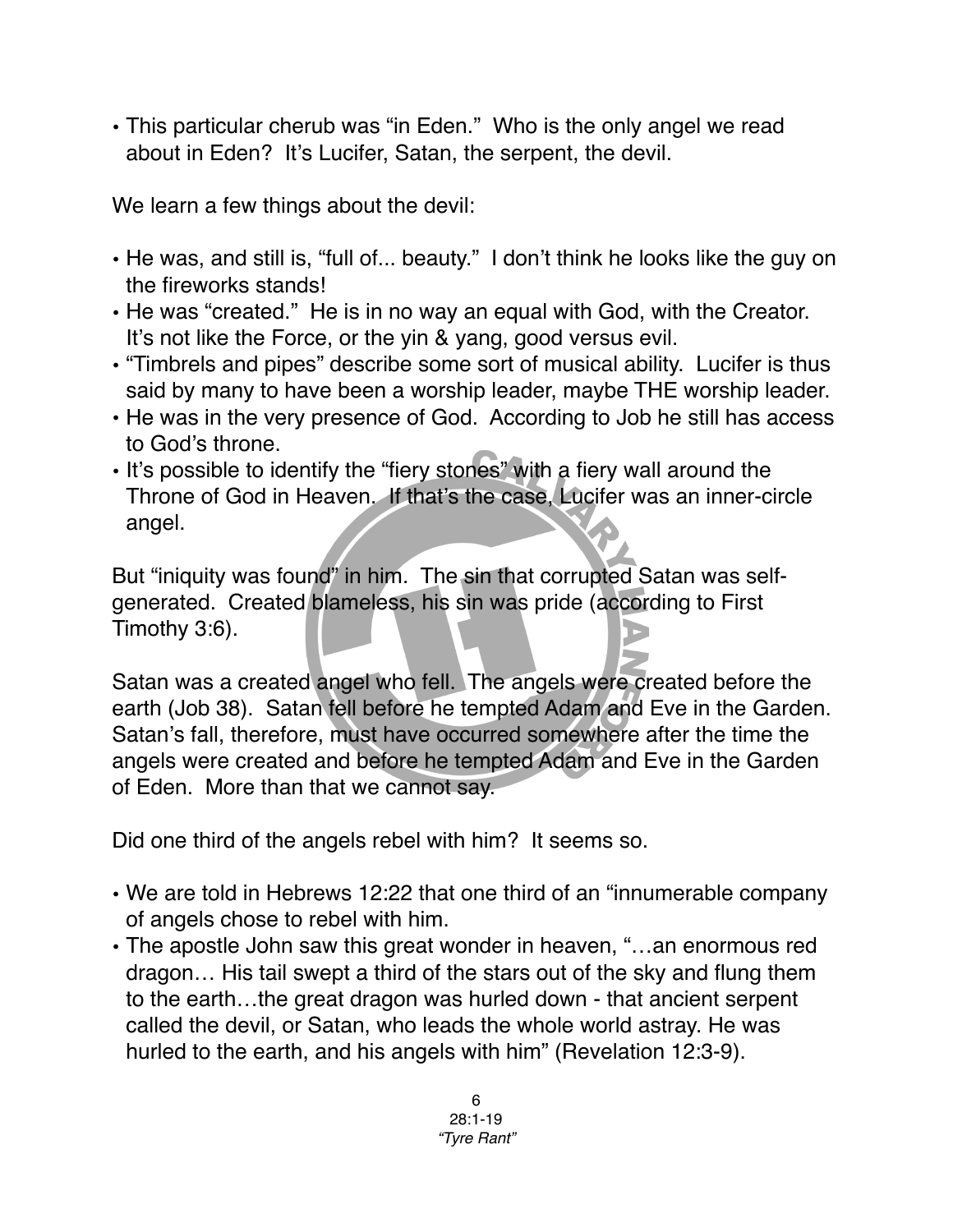We talk about the fall of Satan but it is more accurate to describe him as falling. Though Ezekiel presented the fall of Satan as a single act, it actually occurred in stages. Satan's initial judgment was his expulsion from the position of God's anointed cherub before His throne. God expelled him from the "mount of God" (meaning Heaven). As I already said, he is still allowed access to God. In the Tribulation Satan will be cast from Heaven and restricted to the earth. At the Second Coming Satan will be confined in the Millennium to the bottomless pit. After his brief release at the end of the Millennium he will be cast into the lake of fire forever.

Ezekiel 28:16 "By the abundance of your trading You became filled with violence within, And you sinned; Therefore I cast you as a profane thing Out of the mountain of God; And I destroyed you, O covering cherub, From the midst of the fiery stones. Ezekiel 28:17 "Your heart was lifted up because of your beauty; You corrupted your wisdom for the sake of your splendor; I cast you to the ground, I laid you before kings, That they might gaze at you.

Sounds like God is addressing two people at once. Sort of. He's addressing Ithabul and the person who gives him his power, Satan.

It's interesting to note that when we think ʻsatanic' we usually associate it with death, blood, horror and the like. Here we see that the "abundance of... trading" was satanic. It's not so much the act or activity as it is the motivation behind it. You might say that Satan carries a PDA as much as he does a pitchfork.

Ezekiel 28:18 "You defiled your sanctuaries By the multitude of your iniquities, By the iniquity of your trading; Therefore I brought fire from your midst; It devoured you, And I turned you to ashes upon the earth In the sight of all who saw you. Ezekiel 28:19 All who knew you among the peoples are astonished at you; You have become a horror, And shall be no more forever." ' "

Ezekiel was describing Ithabul and Satan. The purpose of the lament was to speak of Tyre's destruction. So he began to blend the characteristics of the satanic king with the human ruler.

• Satan would be cast to the earth and the king of Tyre would also be cast down before other kings, his enemies.